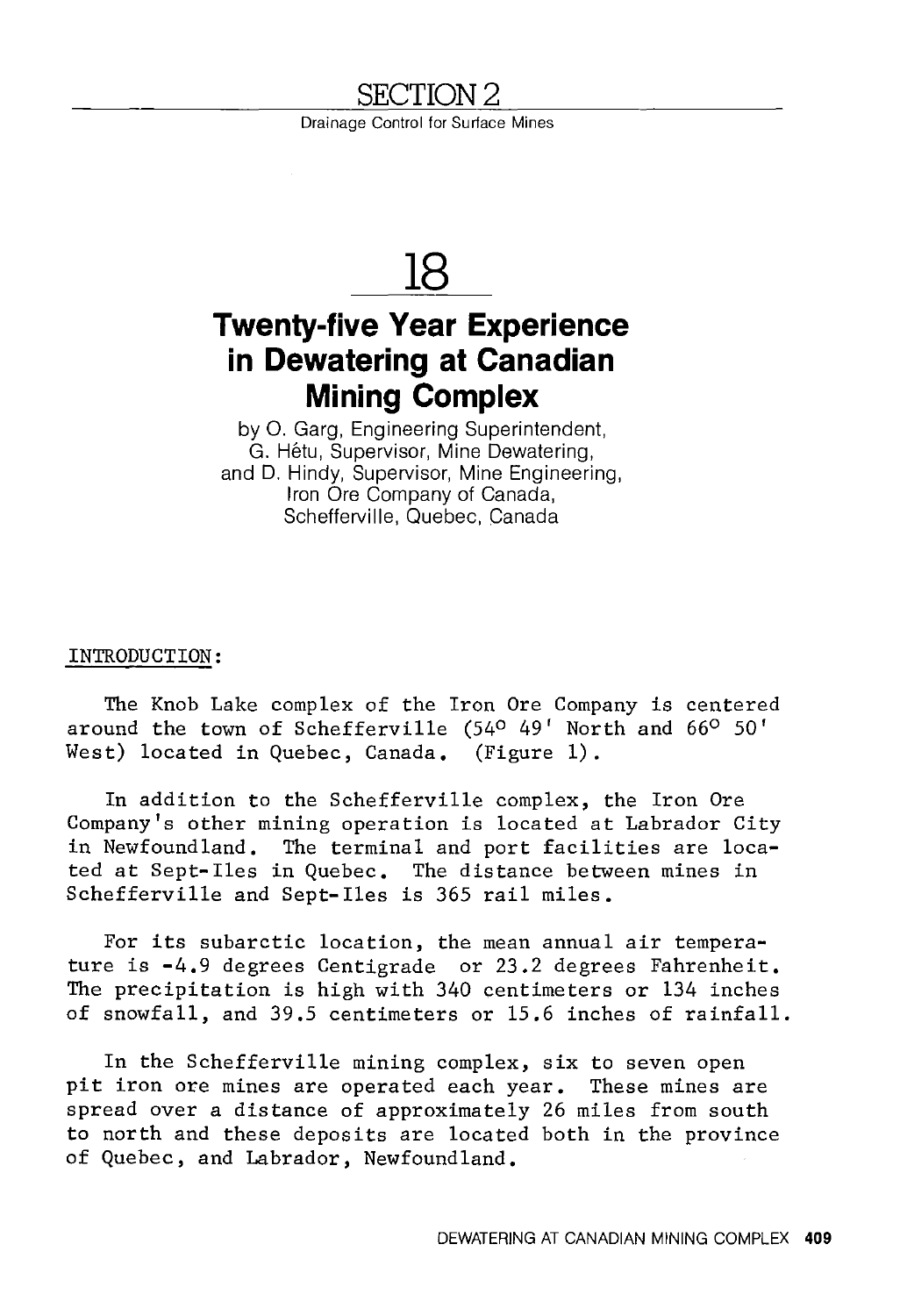



## THE MINING SETUP:

The typical open pit mining setup consists of drilling a 9 7/8 inch diameter hole, blasting and loading the blasted ore by shovels into the trucks. The equipment presently in use at Schefferville consists of eight SOR drills, nine electric shovels with capacities varying from six to thirteen cubic yards, and twenty-nine 120 ton haulage trucks.

The ore is hauled from the pit to the primary crusher where it is reduced to  $-2$  inch size in a two stage crushing operation.

## PURPOSE OF DEWATERING:

Since the beginning of the mining operation in 1954, the regional and local water table had to be controlled in and around the open pit mines in order to mine efficiently.  $(1)$  &  $(2)$ .

Drainage control is particularly important because of the following:  $(3)$  &  $(4)$ .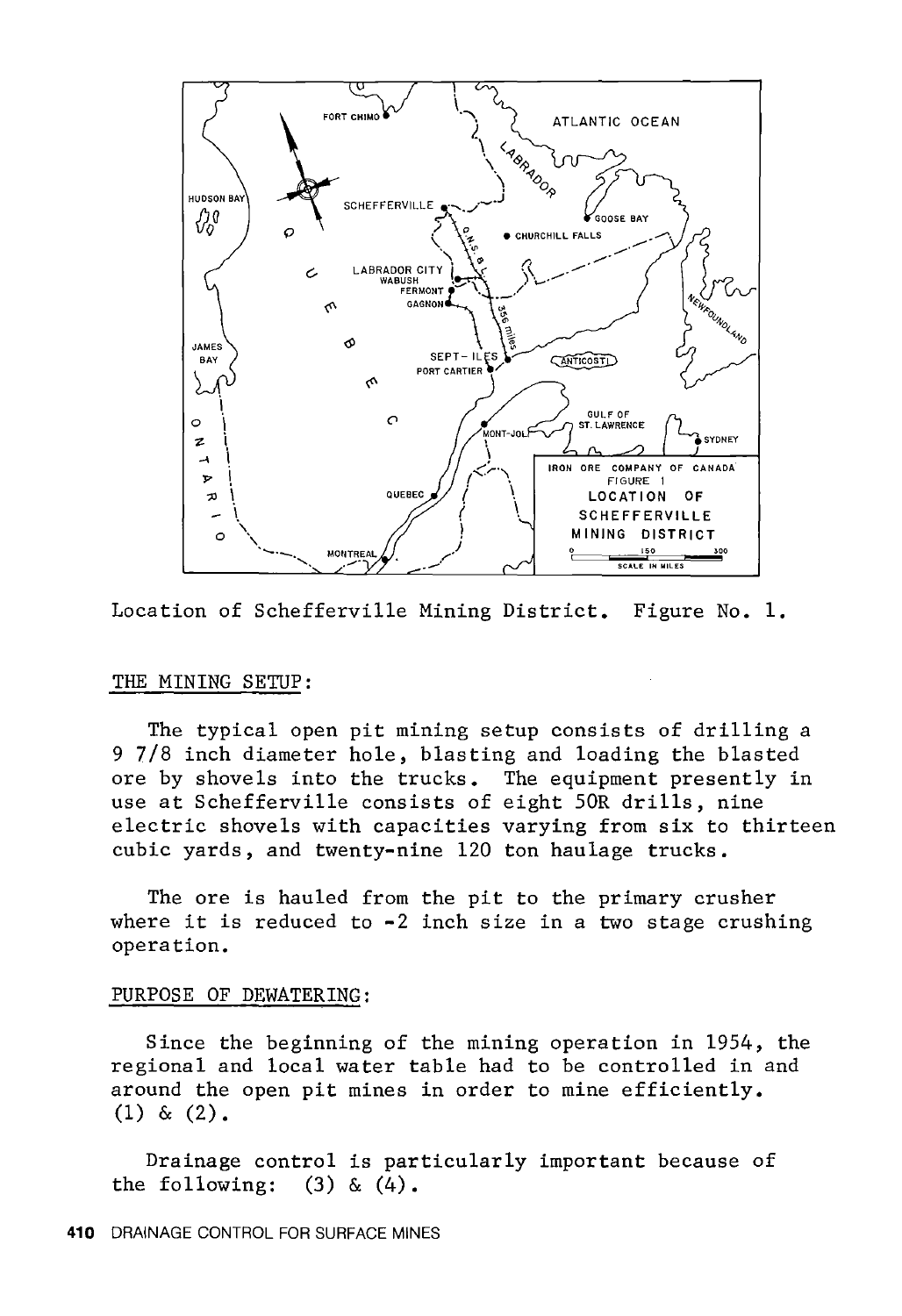1. To minimize the moisture content of the ore shipped.

2. To reduce pressure on the ultimate pit walls.  $(5)$  &  $(6)$ .

3. To maintain dry operating conditions in the pit and along the haulage roads.

The first water problems were encountered in the spring of 1955. Dewatering shafts and drifts were tried. However, these were not successful because of caving problems and heavy water inflows. The problem at that time was solved using shallow wells and sumps.

Since that time, improvements in well drilling techniques such as casing of holes have permitted drilling of deeper wells. Although the run off water is still handled in open sumps, groundwater is pumped from deep wells by means of vertical turbine pumps.

#### TYPICAL MINE DEWATER ING SETUP:

A typical mine dewatering setup is outlined taking Redmond Mine, located 10 miles south of Schefferville and presently in operation, as an example. The following dewatering facilities are required to allow mining efficiently in Redmond Mine which is approximately 3500 feet long, 2000 feet wide and 600 feet deep.

To divert the surface runoff water away from the deposit area;

1. The original creek had to be diverted through a ditch on the east side of the pit.

2. A small lake over the ore body had to be pumped out before the mining could commence in 1967.

3. The dyke road is used to divert the surface water away from the pit. The surface water which does get into the pit is handled through a series of ditches and sumps.

When the mining started at Redmond Mine in 1967, the water table was within 30 feet of the original ground surface.

In order for mining operations to proceed efficiently to deeper levels and for slope stability, sixteen wells up to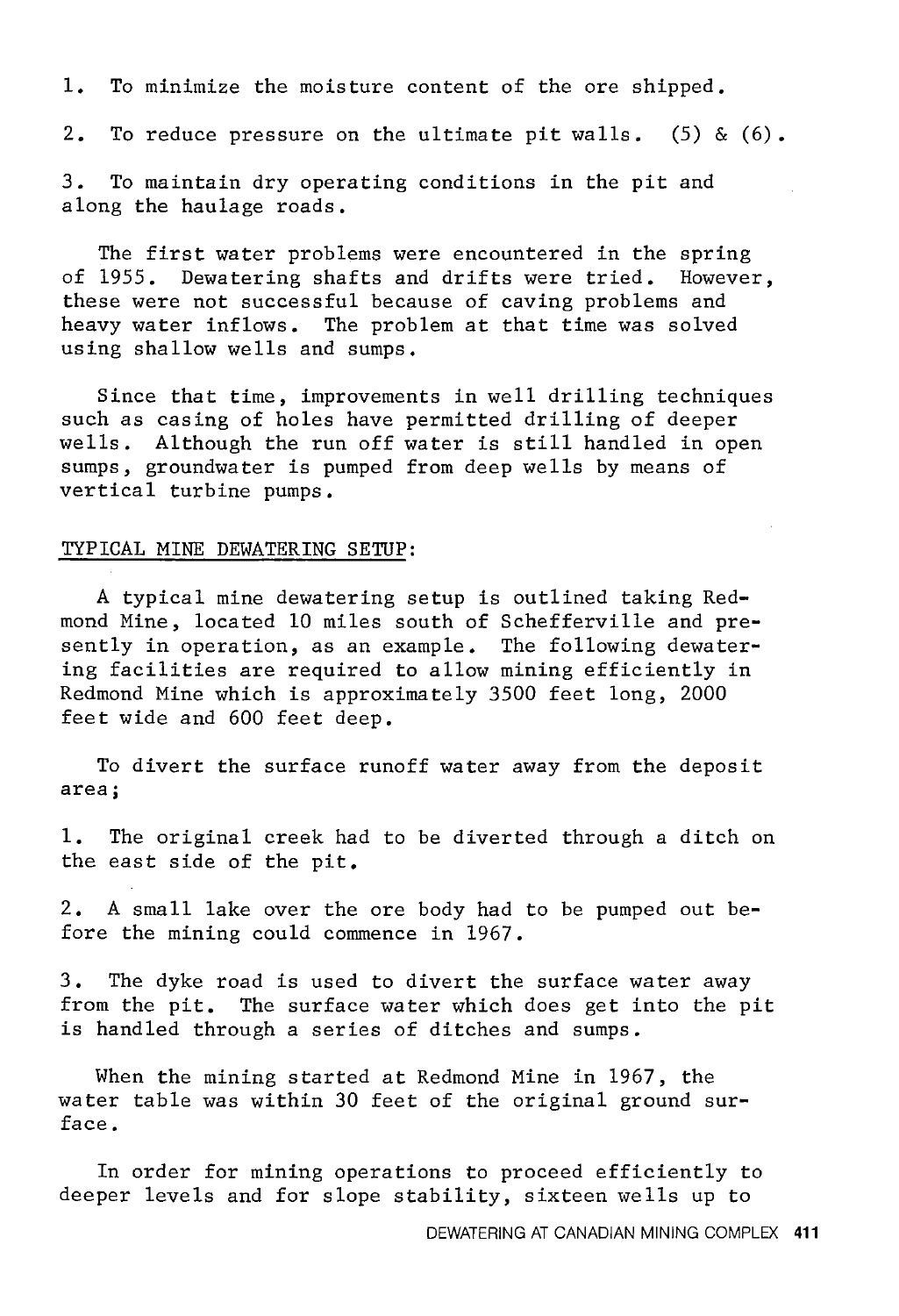700 feet deep were drilled all along the perimeter of the mine between 1966 and 1976. In addition, twelve wells were drilled within the pit limits mainly to dewater the ore.

From these 28 inpit and peripheral wells an average of approximately 6400 U.S. Gallons per Minute are being pumped out of the pit throughout the year. This has resulted in successfully lowering the water table by 500 feet from the original water table during the 12 years of the operating life of the mine.

Similar types of the dewatering setup exist in other operating mines.

#### DEWATERING EQUIPMENT:

The total number of deep wells presently operating in the entire Schefferville area is 47. Approximately 25,000 U.S. Gallons per Minute are pumped from these 47 installations.

Most of the wells are equipped with vertical turbine type of pumps such as lORM, lOEC and 8BS with varying number of stages. Most of these deep well pumps are equipped with 150 Horse Power vertical hollow shaft type motors.

During the last couple of years, down-the-hole pump and motor installations have been used in some of the deep wells. These include low volume (250 U.S. Gallons per Minute) high head capacity pumps such as the Pleuger 81 model, and low head and higher capacity (600 U.S. Gallons per Minute) model such as the Pleuger 101.

#### SELECTION OF WELL LOCATIONS:

Because of the highly variable nature of rocks in terms of geological structure, permeabilities and porosities, the location of dewatering wells requires careful consideration. (7) (8) (9) (10).

Table I shows variations in physical properties of three most common rock types which are encountered in mine dewatering and other geotechnical work in the area.

In general, a well location in the Schefferville mining district is determined by using the following criteria: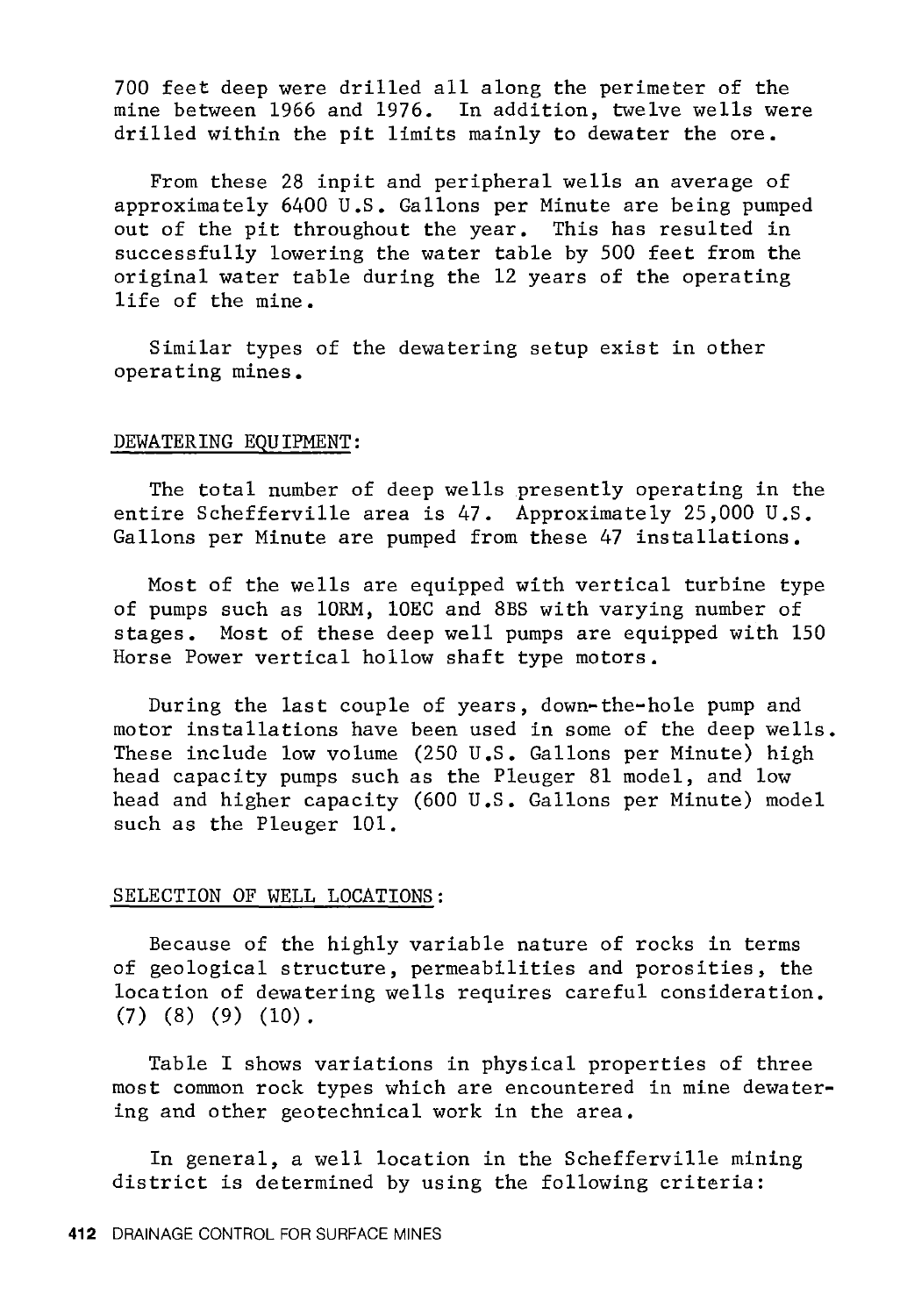1. Location of regional recharge and discharge areas.

2. Location and extent of aquifer(s) in the area of the mine.

3. Geological structure and degree of leaching of various rock types.

4. Engineering properties specially variations in permeabilities and porosities of wall rocks.

5. Pit layout and location of other mining facilities in the area.

| Rock Type                                        | Mean Bulk<br>Density<br>Pounds/Cubic<br>Feet | Porosity<br>Percent | Permeability<br>Centimeters/<br>Second                   |
|--------------------------------------------------|----------------------------------------------|---------------------|----------------------------------------------------------|
| Quartzite<br>(Wishart<br>Formation)              | 121                                          | $15 - 40$           | $5.0 \times 10^{-4}$ to<br>5.0 $\times$ 10 <sup>-5</sup> |
| Ferruginous Slate<br>& Chert<br>(Ruth Formation) | 181                                          | $10 - 20$           | $1.0 \times 10^{-4}$                                     |
| Chert Breccia<br>(Fleming Formation)             | 140                                          | $15 - 35$           | $8.5 \times 10^{-5}$                                     |
|                                                  |                                              |                     |                                                          |

Table No. I Physical Properties of Some Typical Rock Types

An example of the complex nature of the geological structure with a series of parallel faults in Timmins 2 mine is shown in Figure 2. The meaning of the abbreviations used in Figure 2 are as follows: - LC = Lean Chert, UIF = Upper Iron Formation, MIF = Middle Iron Formation, LIF = Lower Iron Formation,  $JSP = Jaspi11ite$ ,  $RF = Ruth$  Formation. This particular well location was chosen to dewater the ore at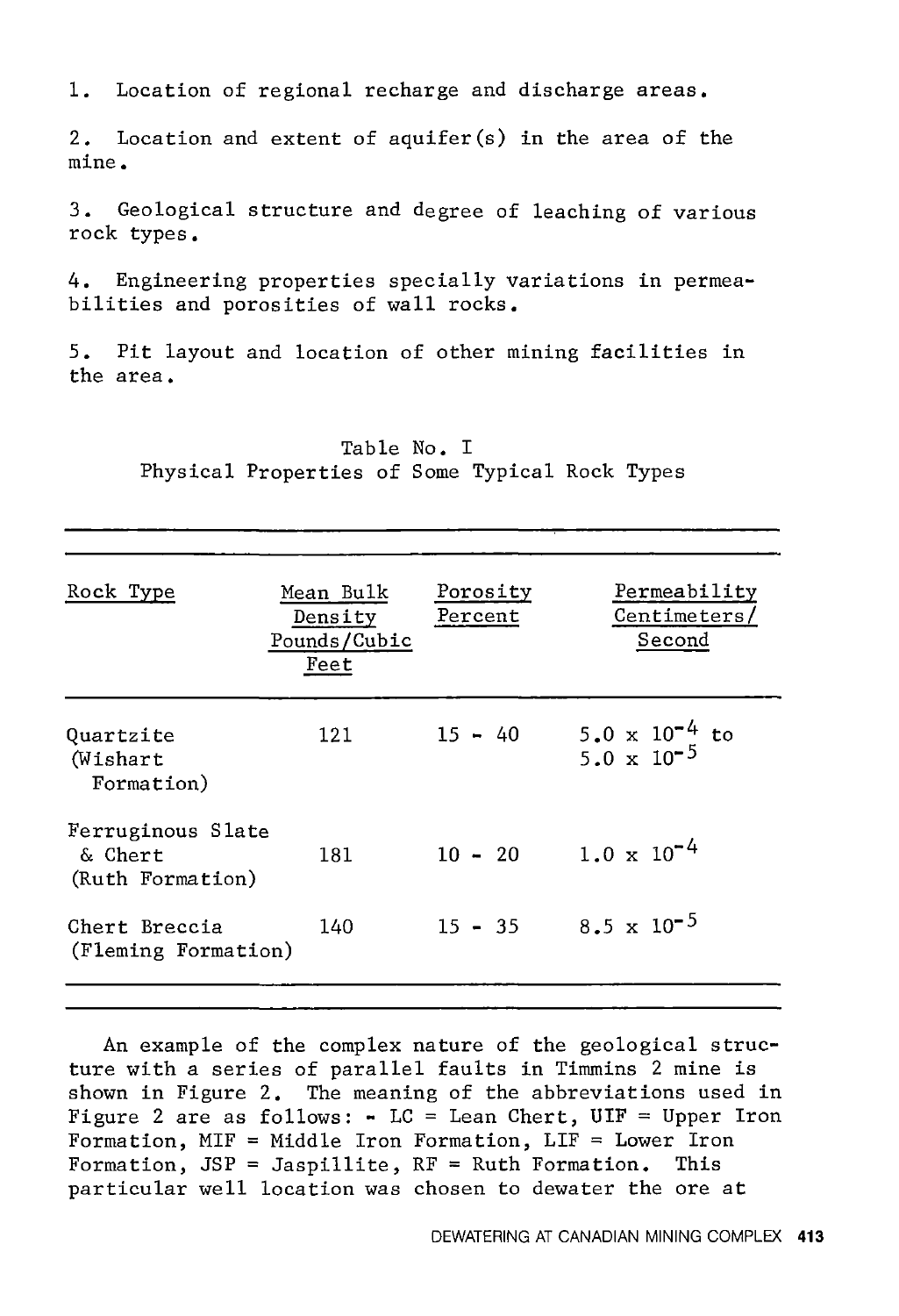at depth and to lower the water table in the wall rocks on the east side of the pit. In order to achieve these two purposes, only an inpit well could be drilled.



No. 2.

Another example, in terms of having a rather limited choice for a well location, is shown in Figure 3. This part of the Redmond mine is relatively narrow. The water table was only 40 feet from the mining elevation in 1978 in spite of the fact that wells no. 18 and no. 19 were operating in the area.

In order for mining to proceed to deeper levels during 1978 and 1979, additional wells were required. The location of well no. 24 was chosen in 1978 to minimize interference with the operation. However, it could not completely dewater the ore because of the relatively impermeable characteristic of the Ruth Formation. Therefore another well (no. 26) was required in early 1979 to complete the mining of ore from the last two lifts or approximately for 75 feet. The mining in this part of the pit was successfully completed in July, 1979.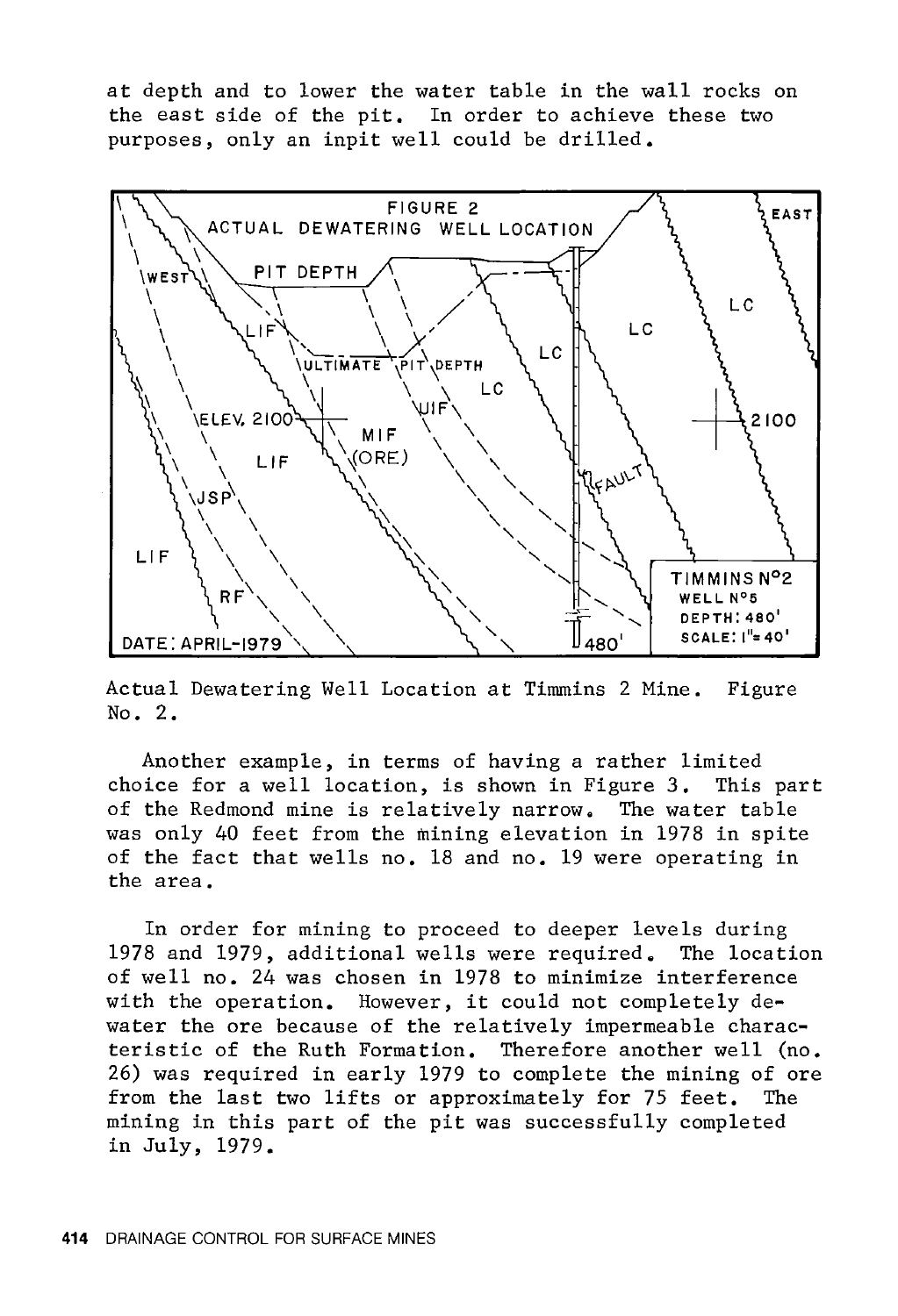

Redmond Mine Well Locations. Figure No. 3.

## WELL DRILLING SEQUENCE:

Having selected the location(s) of dewatering wells, the next step is to drill and develop these wells.

The following is the sequence of drilling and developing a typical dewatering well in the mining area.

1. Installation of starting casing 18 inches in diameter drilled by a rotary production drill.

2. Cementing of well casing using portable cement machine.

3. Drilling of 15 inch diameter hole to required depths of up to 700 feet using the Frank Comet Rig.

4. The installation of pre-slotted casing in the well. In the past, the casing was perforated using a knife after its installation in the hole. It should be mentioned that screen casings were not successful because of their failure due to blast vibrations.

5. Development of well.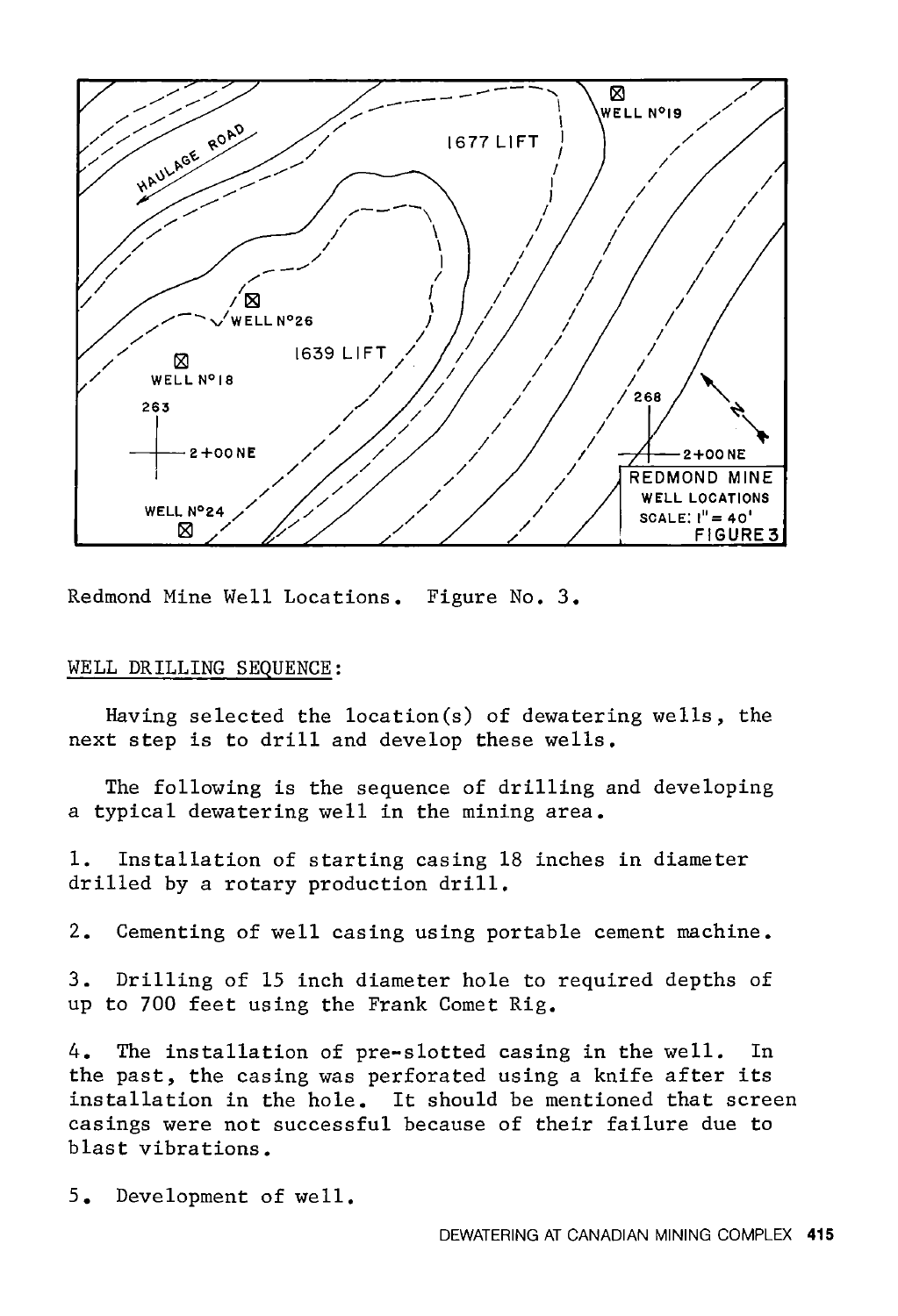6. Installation of pump, motor and pipeline suitable for the well location.

#### SOME OPERATING PROBLEMS:

Some of the operating problems which are commonly encountered in the mine dewatering work are outlined as follows:

1. Culvert shacks are required to protect pump installations from adverse weather conditions.

2. In case of leaking pipeline during the winter, both ice and snow must be removed to repair the pipeline. However, snow cover over the pipeline is desired to prevent freezing.

3. Draining points must be installed in pre-determined locations to allow line drainage in case of pump or power failure.

4. Build up of snow and ice on the power line causing at times, power failure.

#### SPECIAL PROBLEMS:

Because of its location and the highly variable rock properties, mining in the Schefferville area presents some special problems. Three of these problems are briefly outlined be low.

# 1. Pumping Due to Regional Water Table Conditions

The necessity to keep the water table lowered by pumping water out from a pit which is depleted during the period when an adjacent mine is in operation. This was the case in Ruth Lake/French/Burnt Creek Mining Complex located 3.5 miles west of Schefferville. During the seven year period between 1970 and 1976 while ore was being mined from Burnt Creek Mine, pumping installations had to be kept operational in two adjacent mines, Ruth Lake and French, which were closed for mining in 1966 and 1970 respectively. In its final stages, French Mine alone had 27 deep well installations and pumped over 19,000 U.S. Gallons per Minute on a continuous basis.

Figure 4 shows the location of Burnt Creek Mine (on the left) and French Mine (on the right).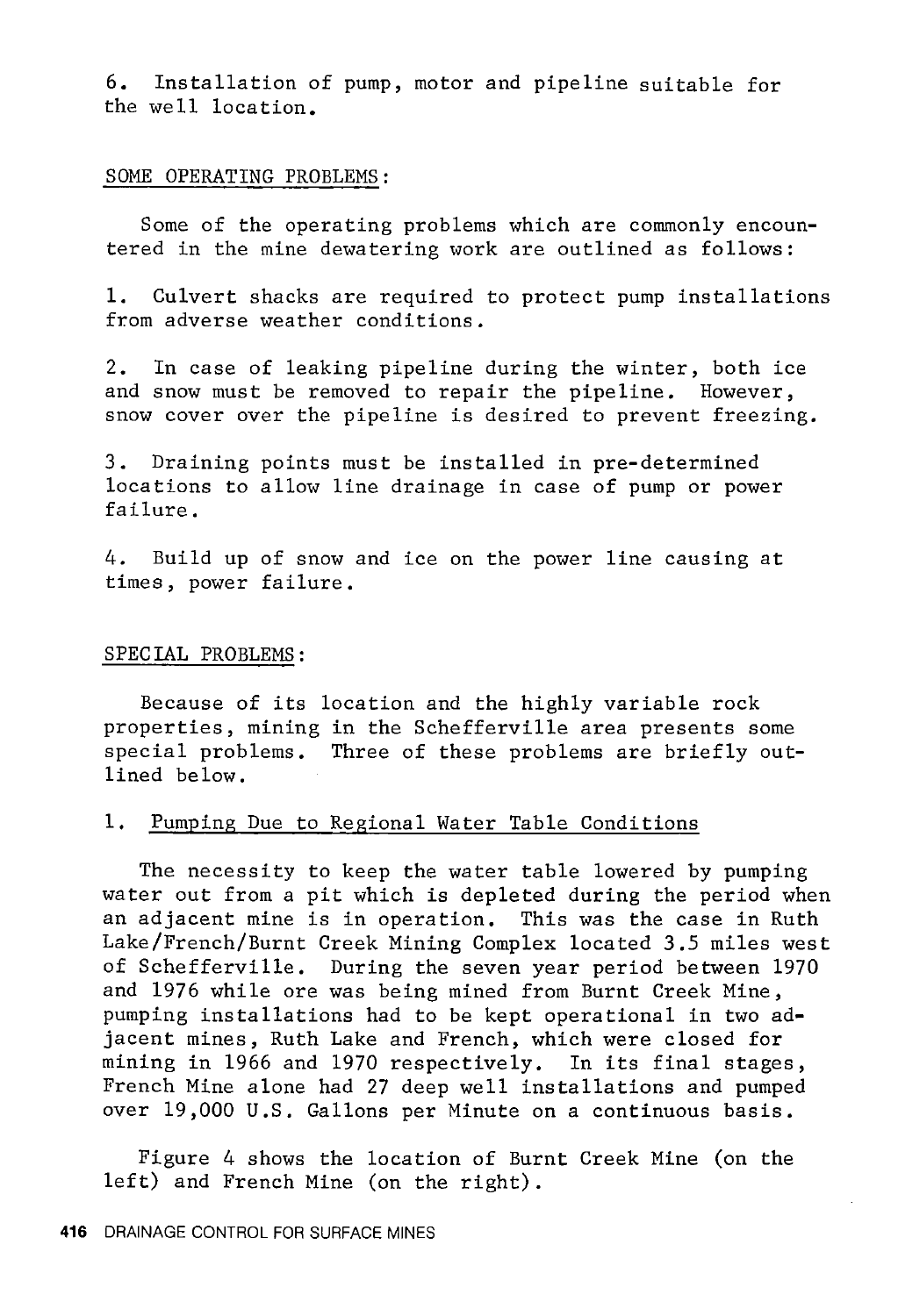

Location of Burnt Creek (on the left) and French (on the right) Mines. Figure No. 4.



A Floating pipeline and pumping setup at Hematite Lake. Figure No. 5.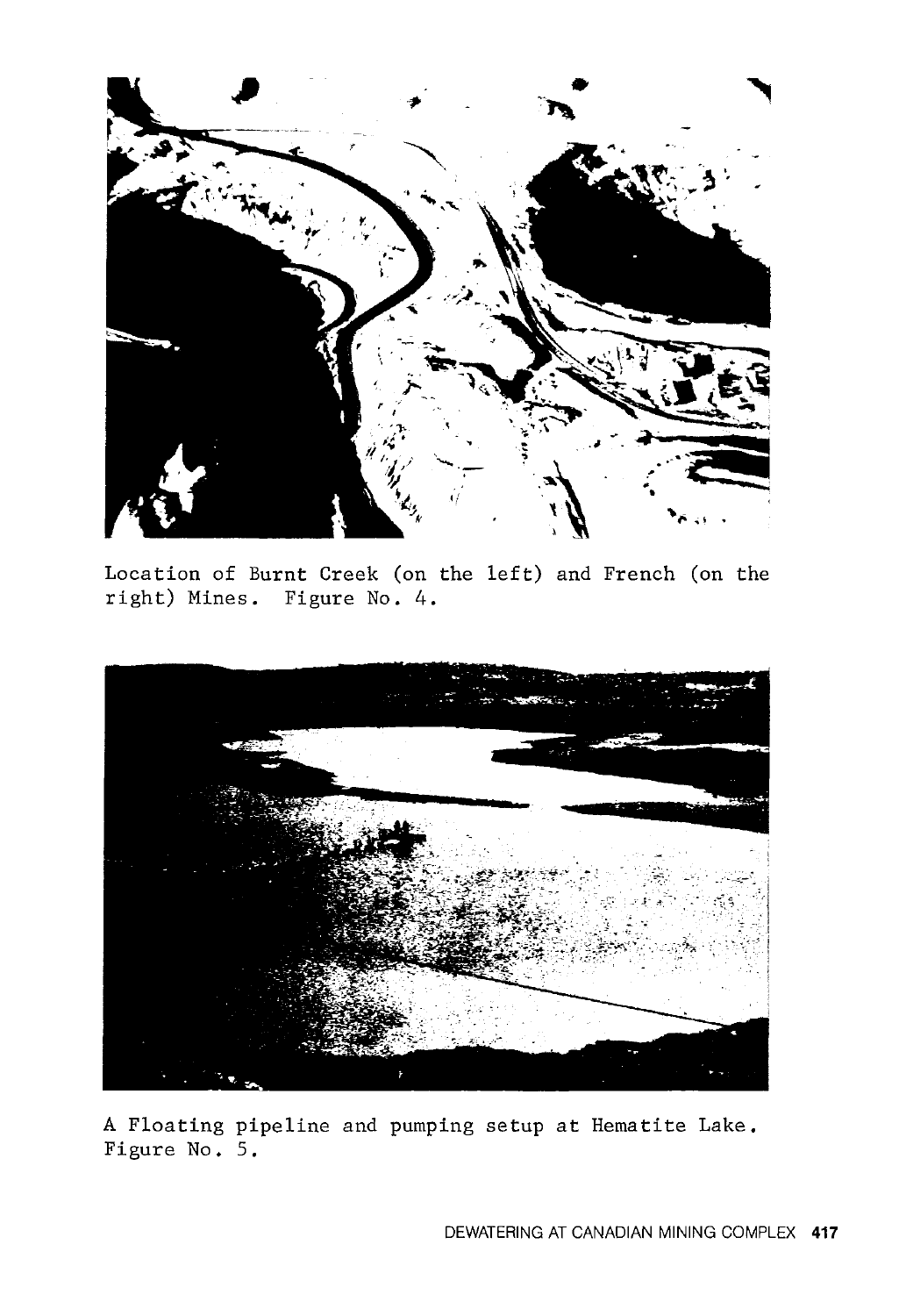In order to maintain the water level at a required elevation in the operating pit such as Burnt Creek, a floating platform equipped with vertical turbine pumps had to be installed in the depleted mines. Because of the volume of water required to be pumped out, this type of installation had to be maintained during the winter months. This was achieved by installing heated culvert pipe around the pump intake to prevent freezing.

Another interesting aspect of dewatering work in the area is the necessity of frequently pumping water from a mine into a booster tank using the high capacity, low head submersible pump and then pumping the water out of the tank using high head, high capacity vertical turbine pumps. Such a setup was used at Ruth Lake and French Mines. This type of setup facilitates better access to the vertical turbine pumps at all times for maintenance purposes.

Figure 5 shows a floating platform equipped with two vertical turbine pumps and a floating pipeline setup in Hematite Lake. Water had to be pumped out of this lake in order to deplete mining of ore from Fleming 3 pit which extended underneath the lake bed.

# 2. Presence of Permafrost

Another unique aspect of our dewatering work is related to the presence of permafrost up to depths of 375 feet in more northern areas of the operation (11). The runoff water flowing over the impervious frozen ground creates additional handling problems. The common solution used is to install a sump below the depth of thaw and pump the water out of these sumps. Horizontal, low head, high capacity pumps are used to pump water from areas of surface accumulation to the main sump installation.

Two other interesting points related to dewatering in permafrost are:

a) Water due to melting of ice, must be pumped from production blast holes before loading of explosives.

b) While mining to the bottom of permafrost, deep wells are not required. However, the groundwater below the bottom of permafrost is handled by the similar type of deep well pumping installations as described above.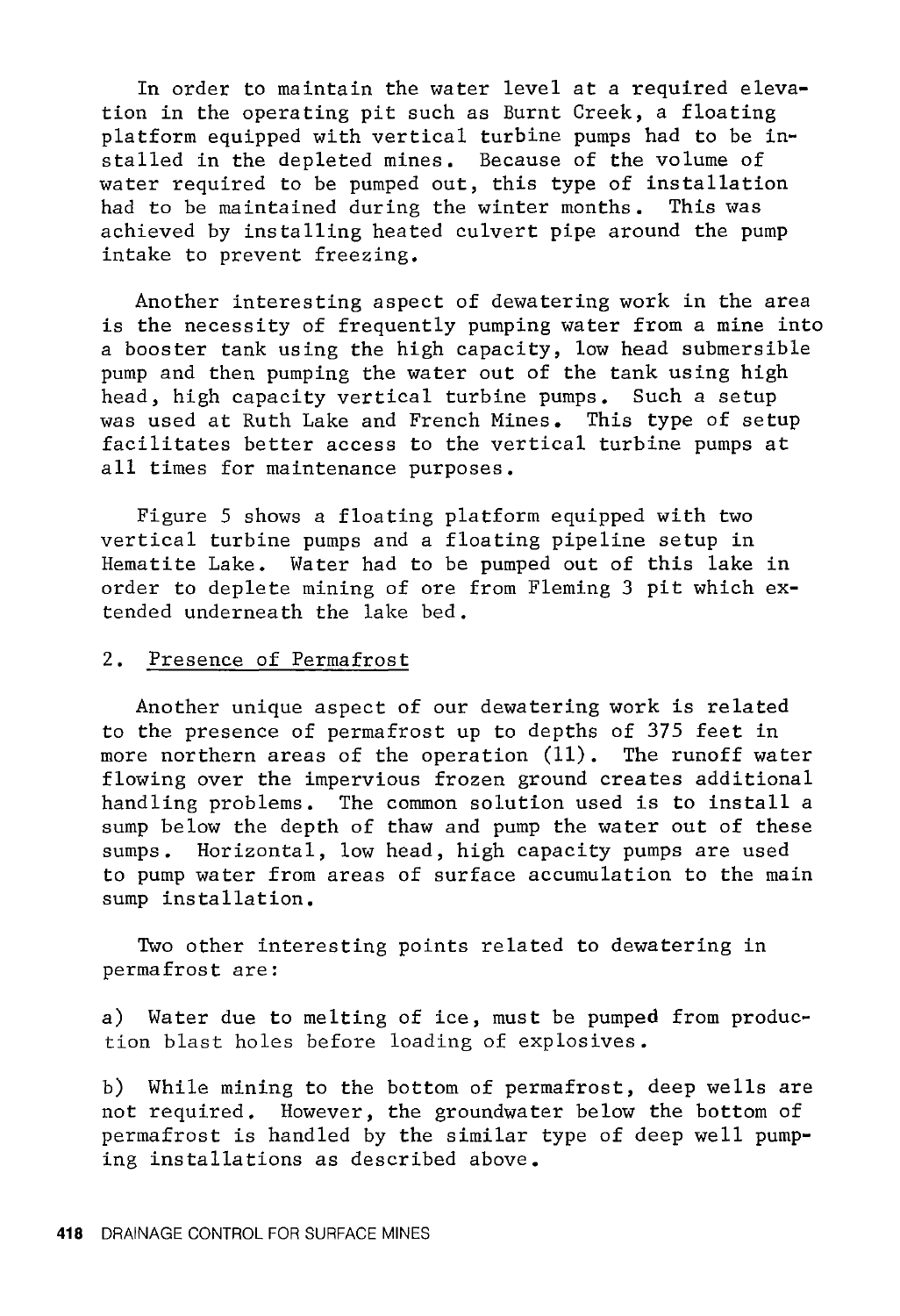## 3. Elross Creek Diversion

An unusual dewatering project which has been successfully completed in the area involved the diversion of a major natural stream called Elross Creek flowing through the center of the Timmins ore body. This diversion was required in order to mine the ore underneath. For the diversion channel to be completed at a reasonable cost, available mining equipment had to be used for excavation. The final preparation of the open channel was completed by using tractors and scrapers.

In the area where backfilling was required, special precautions had to be taken to avoid seepage of water through<br>fill. This involved installation of wooden supports on This involved installation of wooden supports on which conveyor belting was laid to allow for differential settling. Impervious rubber liner was installed over the conveyor belting.

Peak flow of up to 110,000 gallons per minute is handled successfully during the spring runoff through the diverted channel.

#### REMAINING UNSOLVED PROBLEMS:

Although considerable progress has been made in controlling the mine dewatering situation in the area over the last 25 years, several problems remain to be solved. Some of these are:

a) How to model complex geological and hydrological conditions existing in the Schefferville area on computer for the purpose of proposing new well locations. (12)

b) Problems of drilling 15 inch diameter deep wells in the area at a more reasonable cost.

c) Selection of pumps and related equipment suitable for highly variable pumping conditions such as varying head and flow capacity for each installation.

d) How to improve the overall pumping capacity from each mine in spite of operating delays caused by blasting, relocation of pipelines, inspection and change of pumps, etc., in relatively small size pits.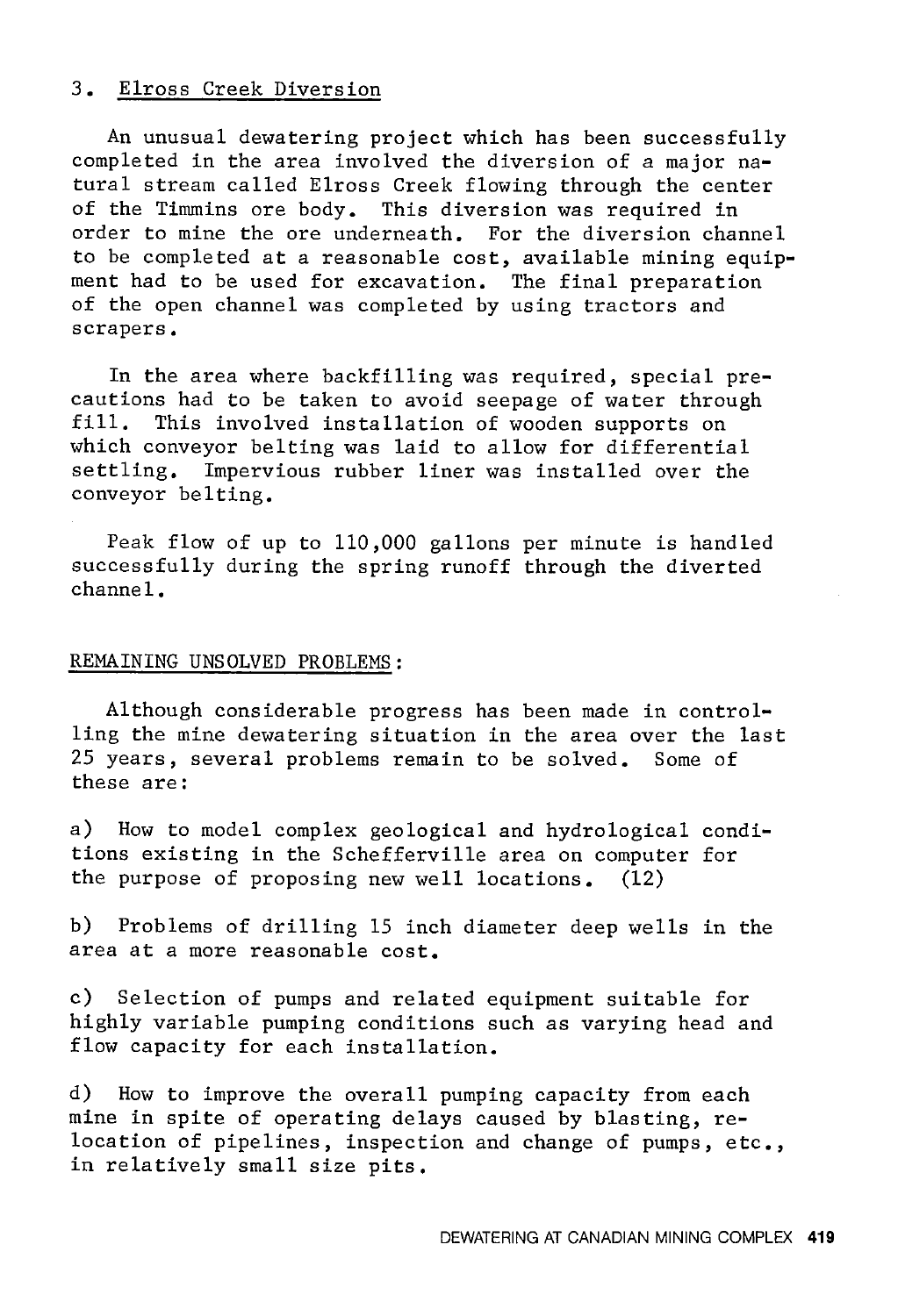e) How to train and retain the manpower required to keep the entire dewatering operations going 24 hours a day, 365 days a year.

# ACKNOWLEDGEMENTS

The authors would like to thank the Management of the Iron Ore Company of Canada for permission to publish this paper. Suggestions and contributions resulting from discussions with our colleagues in the Operations and Engineering Departments are thankfully acknowledged.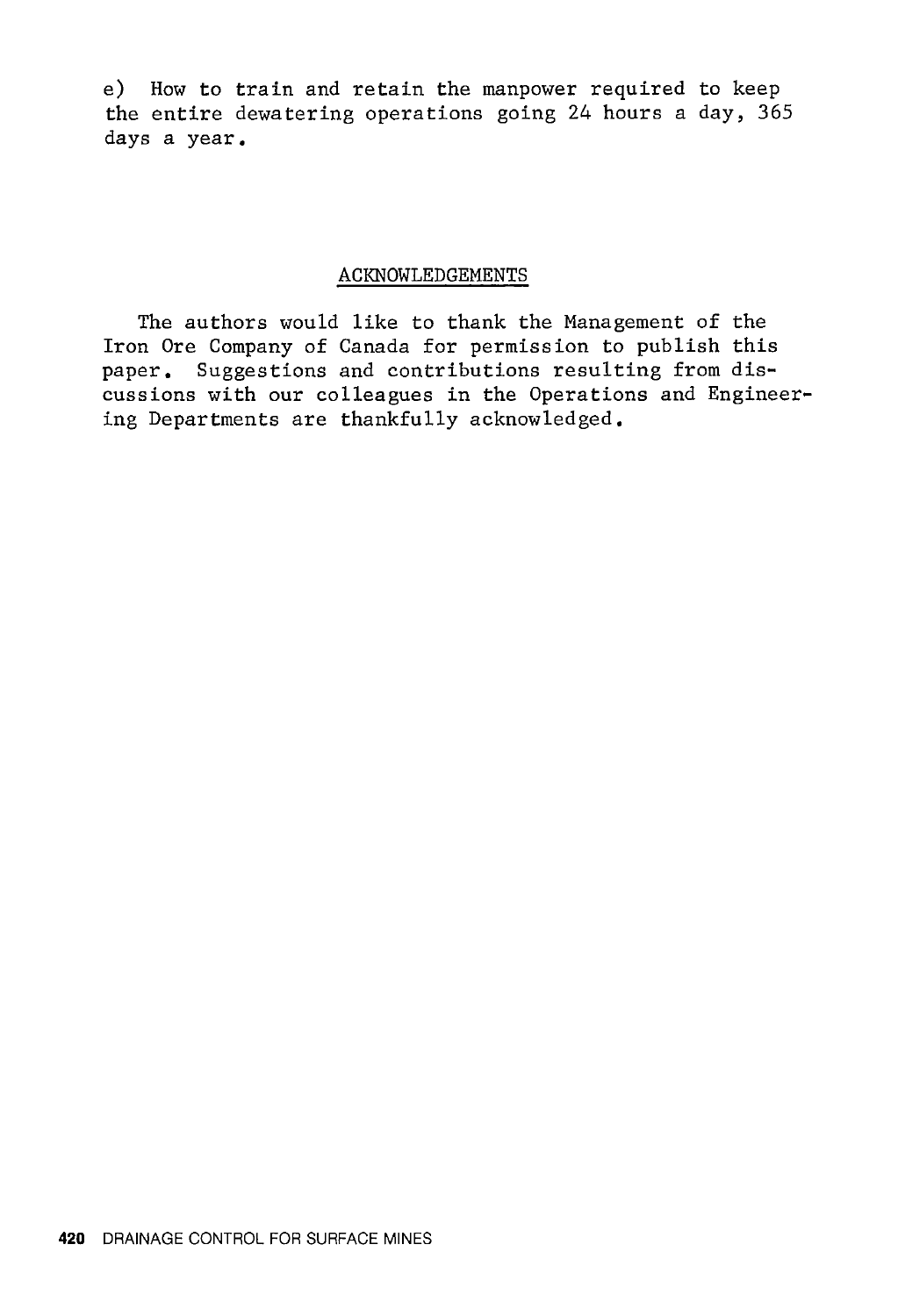#### REFERENCES

1. Pfleider, E.P. (1960) Mine Dewatering Study, Knob Lake Group. Consulting Engineer's Report to the Iron Ore Company of Canada, August, 1960.

2. Stubbins, J.B., Munro, P. (1965) Open Pit Mine Dewatering - Knob Lake. CIMM Bulletin, Volume 58, August, 1965.

3. Iron Ore Company of Canada Engineering Manual, Schefferville Mining Division, 1979 Edition.

4. Charbonneau, D., Morrison, D. (1977) Mine Dewatering at Knob Lake. A paper presented at the First Open Pit Operators Conference held in Labrador City in May, 1977.

5. Coates, D.F., McRorie, K. & Stubbins, J. (1963) Analysis of Pit Slides in Some Incompetent Rocks. Trans. AIME, Vol. 226, 1963.

6. Bullock, W.D. (1972) Development of the Burnt Creek - Rowe Mine Complex on the Knob Lake Iron Range. Canadian Mining Journal, November, 1972.

7. Blais, R.A., Zajac, I.S. (1961) Origin of the Soft Ore of the Knob Lake Range. CIMM Bulletin, Volume 54, January, 1961.

8. Nichols, L. (1968) Field Techniques for the Economic & Geotechnical Evaluation of Mining Property for Opencast Mine Design, Knob Lake, Quebec. The Quarterly Journal of Engineering Geology, Volume 1, No. 3, December, 1968.

9. Krishnan, T.K. (1976) Structural Studies of the Schefferville Mining District, Quebec-Labrador, Canada. Unpublished Ph.D. Thesis, University of California, Los Angeles.

10. Sagi, R.S. Drilling Methods Used For Sampling Soft Iron Ore Deposits. CIMM Bulletin, Volume 70, July, 1977.

11. Garg, O.P. (1973) In Situ Physicomechanical Properties of Permafrost using Geophysical Techniques. Proceedings of the Second International Conference on Permafrost. National Academy of Sciences, Washington, D.C. (1973).